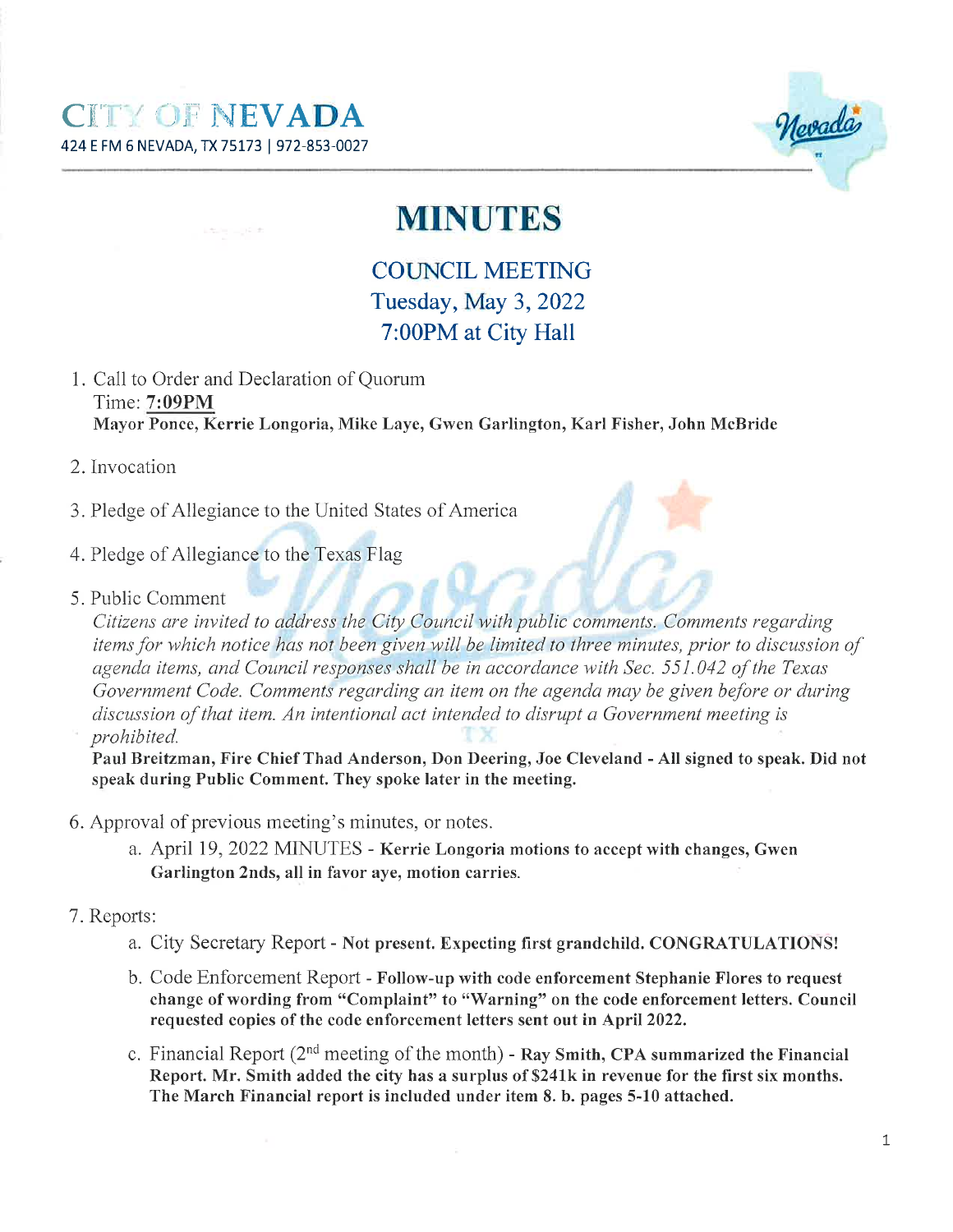- d. Mayor Pro Tem Report On the Barnes Clean-up Day Kerrie Longoria would like for it to be June 3<sup>rd</sup>. Staff is coordinating with Barnes, will have a schedule soon. This will be on the website soon as we have it.
- e. Mayor's Report/Status Mentioned the changes at City Hall. Discussed the Audit, reiterating this council and staff cannot speak on rvhy the previous administration did not do the yearly audits. We can only move forward from here, providing the yearly audits as required by law. City did bring in a  $3^{rd}$  party Accounting firm, and a separate  $3^{rd}$  party Auditor. Nothing was found to be irregular. Mayor Ponce commends Karl Fisher for his persistence in bringing the Audit to everyone's attention, and insistent we get it done. Thank you, Karl!
- f. NVFD Report  $(1<sup>st</sup> meeting of every month)$  Apologized for not having the NVFD Report ready in time. April had fewer calls. Calls total: 43, EMS: 24, Fire: 19. Avg response time is still the same at9.45 mins. Will continue going forward as usual. SPECIAL NOTE: On behalf of NVFD, thank you Mrs. Laye for coordinating the water drive. They all appreciate it greatly!

#### 8. Business Session:

a. Discuss/Take Action: Financial Audit presented to the Council by Kyle Caperton, with Murrey Paschall & Caperton, P.C.

Kyle Caperton introduces himself providing some insight for who he is and where he is from. Mr. Caperton pulled as much intel as possible from outside sources, so it is an unbiased assessment for his report. He summarized his report, reminding all there are copies to see if interested.

Karl Fisher asked if there is room for improvement or anything else city should be doing. Kyle said the best thing we did, is hire Ray Smith, CPA.

Kerrie Longoria asked what's the difference between "Qualified and Unqualified" audit. Ray Smith states "Qualified" means there is some discrepancy, and "Unqualified" is when nothing is found to question the numbers. Unqualified is what we want, and is what the City of Nevada received. Mrs. Longoria asked how Kyle reviewed the numbers. Ray Smith offers to answer. Ray Smith, CPA explains how the data was lost. The software program crashed. The developer, Intuit attempted to restore the data. Per Mr. Smith, this is normal. However, he has yet to see the clevelopers restore it back as it was. Good intentions aside, it actually created a bigger mess for all involved. Ray Smith, CPA firm rebuilt the data from bank records, reorganized them all, put the data back into their software program, and rebuilt the books dated back to 2014 audit. As they rebuilt the data, if they found anything out of order, this would have been turned over to the auditor for a forensic audit. They were effectively able to rule this out with the records provided by the bank and the City. After creating the financial books for each year from 2014 to present, they were confident in handing the reports to Kyle Caperton to audit. Mr. Smith also explains why it does not make good business sense to spend over a \$100,000 of tax payer dollars to audit the previous years. Dollars coming in and going out all match up, therefore he does not recommend auditing previous years.

Turns over to citizens to ask questions.

Paul Breitzman offered his opinion for how City should have handled monies in the past. Paul brought up Warren St. He wants to know what happened with it. Jim Shepherd, City Attorney stated the bid was pulled. The funds were not used.

Joe Cleveland asked why we aren't auditing the previous 7 years. John rephrases the question. "Is there a vulnerability or liability." Ray Smith said it is a legitimate question. What does the City stand to gain from auditing past history to have a report, when we already have a current audit that states everything adds up today? The financial statements dating back to 2014 already confirms there is no discrepancies. 1/6 of the fund balance would go to having an audit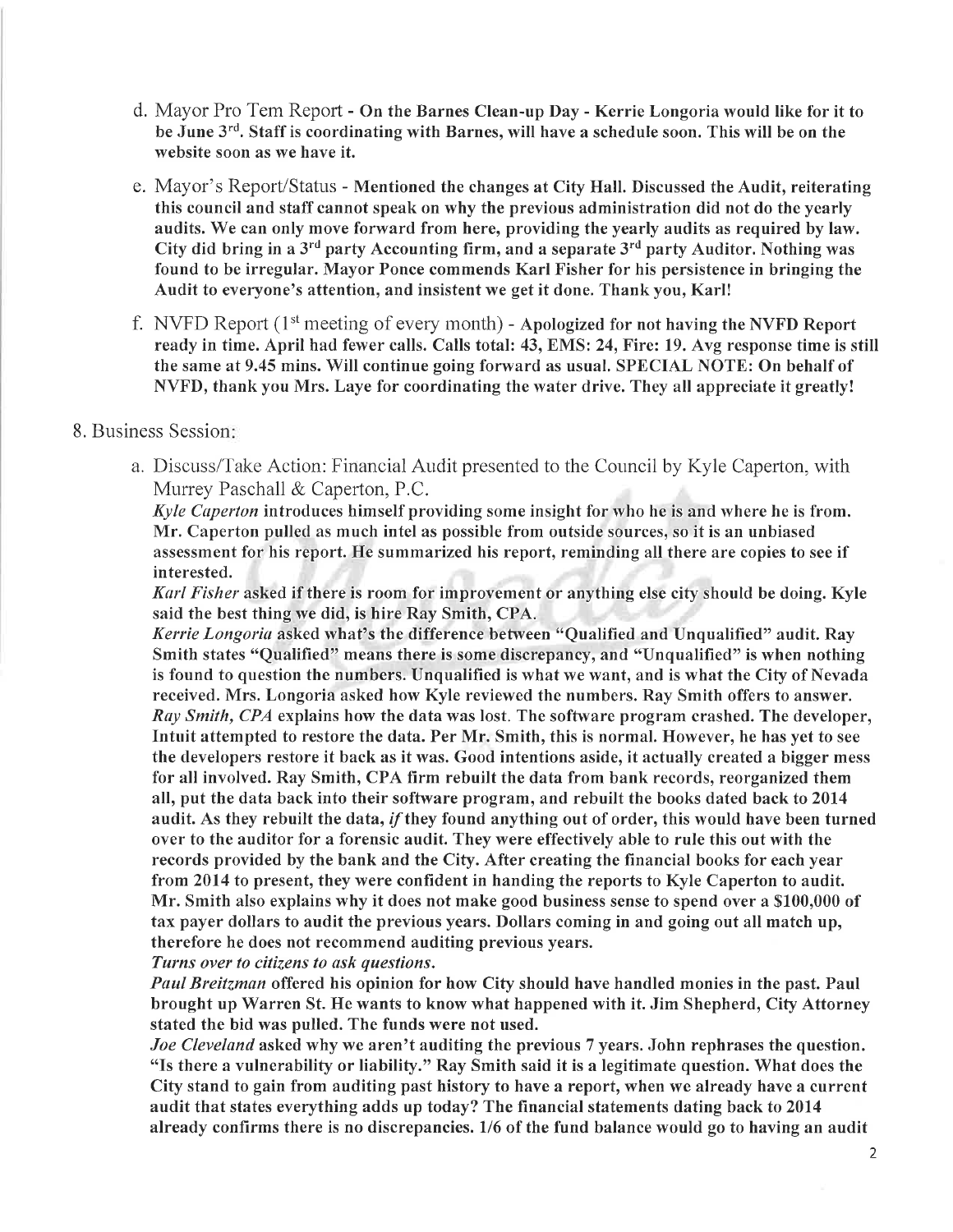for the past years unnecessarily. Council would rather spend that money on the budget items the City really needs. For example: roads.

Mike Laye motions to accept the 2021 Financial Audit presented by Kyle Caperton. Kerrie Longoria 2nds, all in favor aye, motion carries.

b. Discuss/Take Action: Ray Smith CPA, providing the 2nd quarter financial report to the Council.

Ray Smith apologized for not having this in the last month due to the tax season. March Financial is attached (pages 5-10). Kerrie Longoria motions to accept with line-item b. title correction being 2<sup>nd</sup> quarter report. Mike Laye 2nds, all in favor aye, motion carries.

- c. Discuss/Take Action: The City of Nevada, Collin County, Texas (City) has requested Hayter Engineering Inc. to prepare a Capital Improvement Plan (CIP). This CIP will include a study of and development of Impact Fees for the City's street system within the city limits. To plan for future conditions, the CIP will also include population projections, impact fee calculations, service unit equivalent, and funding options. The services and fees described herein pertain to the required civil engineering for said CIP. Mayor/Council asked how the agreement will apply with the current subdivision. Per Chris Donnan with Hayter Engineering, this will only apply to new subdivisions moving forward. Per City Attorney Jim Shepherd, state law requires City Engineers to supply impact fee, land use, thoroughfare plan, and drainage plans. These fees help the City with taxes, because these fees remove the tax burden placed on the tax payers. The monies from the impact fee helps cover the bulk of the fees. Mike Laye motions to accept the CIP proposal by Hayter Engineering. John McBride 2nds, all in favor aye, motion carries.
- d. Discuss/Take Action: Culvert quotes for the downtown area to determine if they need to be replaced, cleaned out, or have peaks that keep them from functioning properly. Receiving quotes from Streamline and Joe Turney.

Mayor said they requested for all of Nevada to be evaluated, and believes the request may have gotten lost in translation. City will get this evaluated. John McBride asked what the typical protocol is for this. Chris Donnan said in larger cities there will be a Public Works dept that handles this. In our case, it could be the Council or Mayor, compiled complaints. At that point, get Hayter Engineering involved to evaluate and go from there.

James Gracey mentions the drainage issues in the ditches on Kerens St. Culverts are filled in with trash and need to be cleaned out.

Gwen Garlington asked that we wait until Hayter gets us the evaluation before moving forward with bids.

Mike Laye asked how long that would take. Chris Donnan asked for the City to provide the limits, then he can come out and notate the drainage issues, which ones are a problem and which culvert might need to be replaced.

Gwen Garlington motions to table pending evaluation from Hayter Engineering and additional bids. Mike Laye 2nds, all in favor aye, motion carries.

Mike Laye asked if this would require a council vote in the future, or can they make the call. Per Jim Shepherd, no.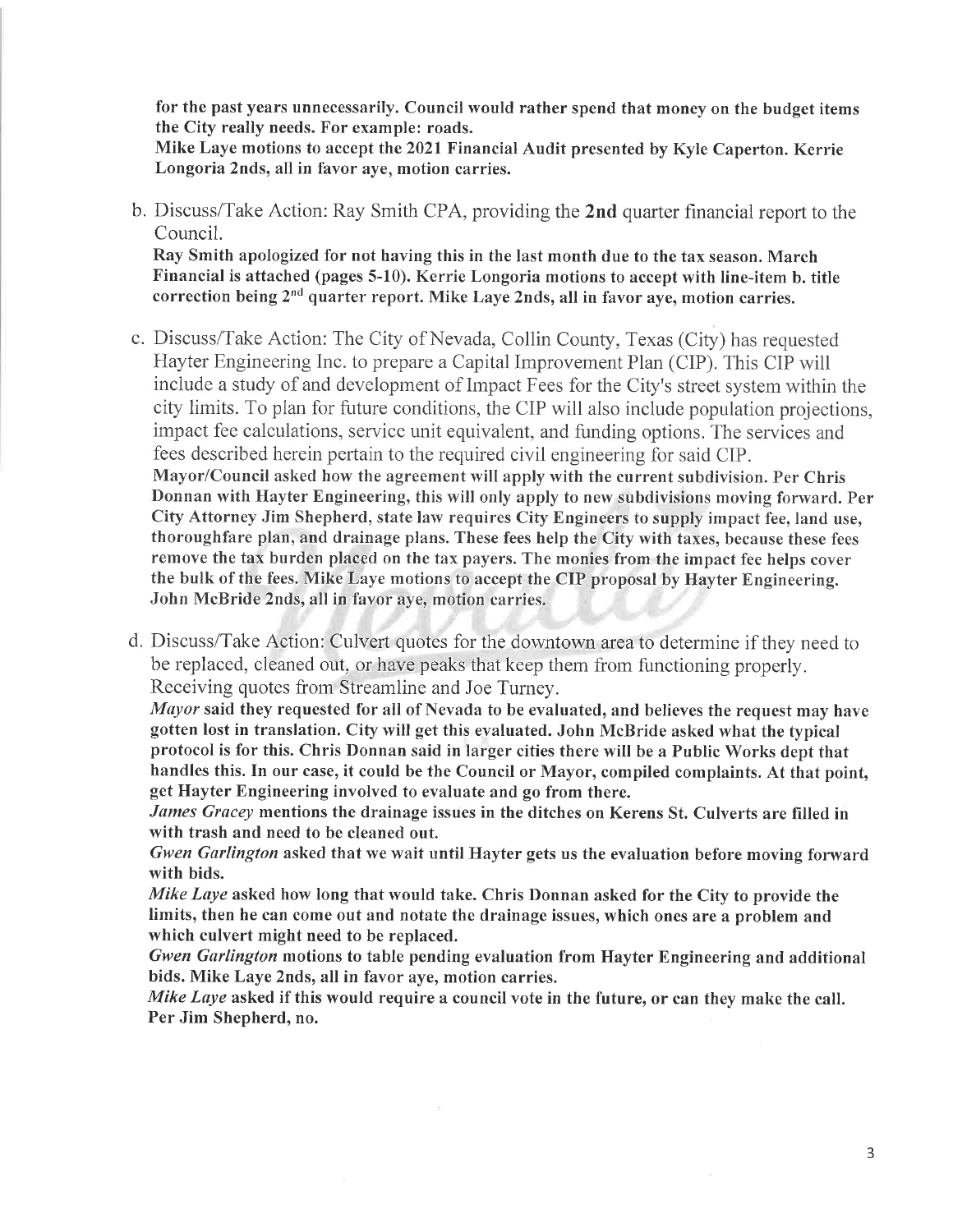#### 9. Future Agenda Items

Future agenda items shall be designated by the Mayor. In addition, a motion and a second from any two Councilpersons shall be sufficient to add an agenda item for a future meeting. Staff and counsel shall have prior consent of the Mayor to add an agenda item for a future meeting.

Discuss court for code enforcement and bring copies of the C.E. letters. John McBride wants the city to look into road restrictions for usage of the roads. (Jim Shepherd to look into the legal restrictions for this.) Hayter Engineering evaluation as requested in item 8. d. Possible Nevada Lakes West.

10. Executive Session - Time: NA

As authorized by Section 551.071 (2) of the Texas Government Code, this meeting may be convened into closed. Executive Session for the purpose of seeking confidential legal advice from the City Attorney on any agenda item listed herein. 551.071 of the Texas Government Code legal advice from the City Attorney regarding legal process requirements for code enforcement, building permits, and inspections. à.

- 10. Regular Session: Reconvene from Executive Session Time: NA
- 11. If required, act on items reviewed in Executive Session.
- 12. Adjournment / Closing Time: 9:15PM

Mayor Ponce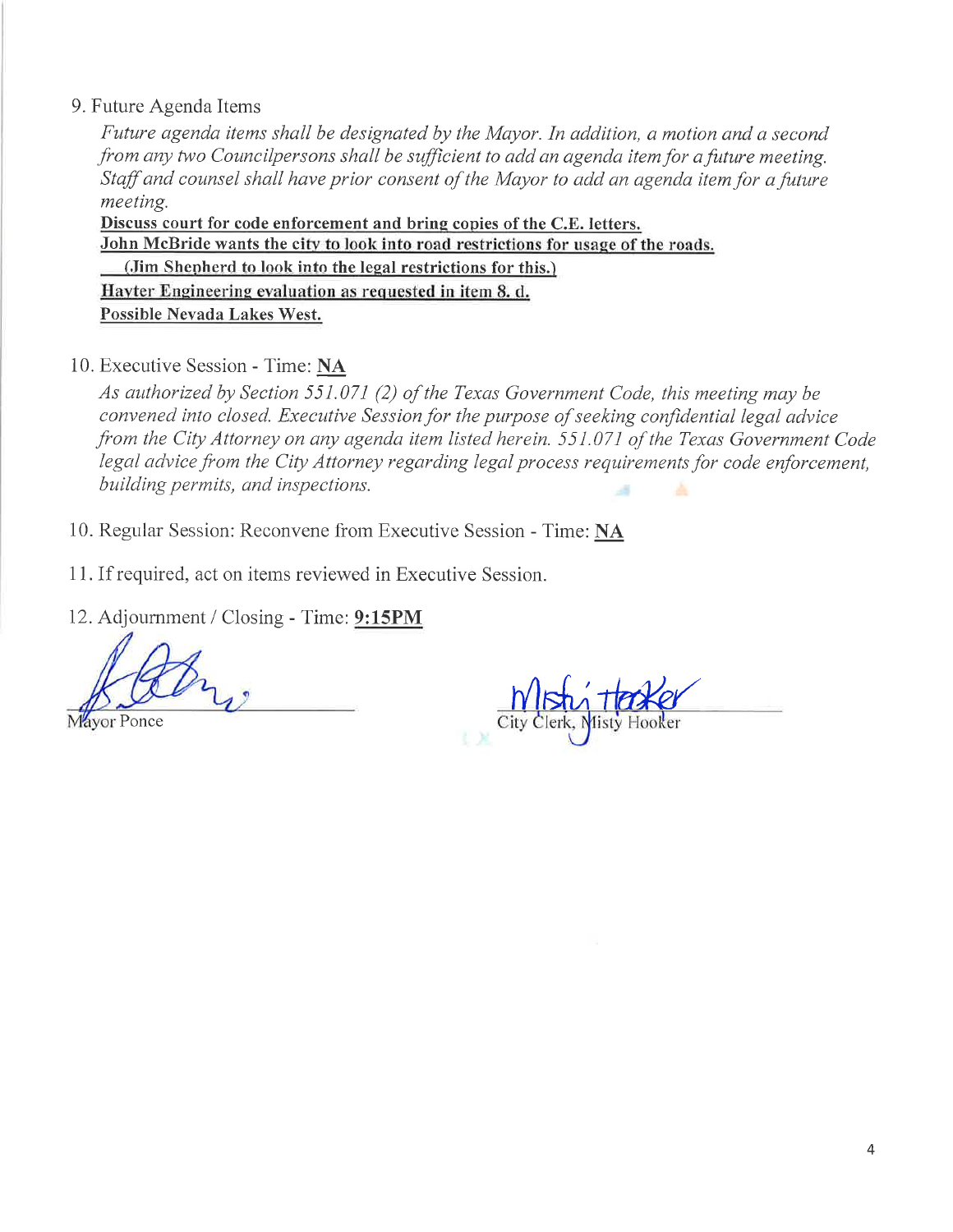#### City of Nevada - General Fund 2021-2022 Actual Vs. Budget Financial Report<br>For the six months ended March 31, 2022  $\Box$

<u> Territorian espera</u>

 $\sim$ 

U)

|                 | $B \mid C$<br>D<br>旧                       | R               | IΑ<br><b>AD</b><br>ΙA                      | AF                                        | AH<br>ΙAΙ     | AV<br>B         | <b>BH</b><br>B                           | <b>BJ</b><br>B        | <b>BL</b>                     |
|-----------------|--------------------------------------------|-----------------|--------------------------------------------|-------------------------------------------|---------------|-----------------|------------------------------------------|-----------------------|-------------------------------|
| $\sqrt{2}$      |                                            |                 | <b>Current Period Revenue and Expenses</b> |                                           |               |                 | <b>Prior Period Revenue and Expenses</b> |                       |                               |
|                 |                                            | <b>Mar 2022</b> | <b>Current YTD</b>                         | $%$ of<br><b>Budget</b><br><b>Current</b> | FY 2021-2022  | <b>Mar 2021</b> | <b>Prior YTD</b>                         | % of<br><b>Budget</b> |                               |
| 3<br>4          |                                            | <b>Actuals</b>  | <b>Actuals</b>                             | <b>YTD</b>                                | <b>Budget</b> | <b>Actuals</b>  | <b>Actuals</b>                           | Prior YTD             | FY 2020-2021<br><b>Budget</b> |
| 5               | Revenue                                    |                 |                                            |                                           |               |                 |                                          |                       |                               |
| $\,6$           | <b>City Sales Taxes</b>                    | \$<br>10,595    |                                            |                                           |               |                 |                                          |                       |                               |
| $\overline{7}$  | <b>Franchise Fees</b>                      |                 | \$<br>57,491                               | 61%                                       | \$<br>95,000  | 7,451           | \$<br>47,019                             | 52%                   | \$<br>90,000                  |
| $\bf 8$         | Electric Franchise Fee                     | \$<br>4,953     |                                            |                                           |               |                 |                                          |                       |                               |
| $\mathsf g$     | <b>Gas Franchise Fee</b>                   |                 | 59,126                                     | 90%                                       | 66,000        |                 | 48,560                                   | 81%                   | 60,000                        |
| 10              | <b>Telephone Franchise Fee</b>             | $\overline{c}$  |                                            | $0\%$                                     | 4,000         | 3,148           | 3,148                                    | 79%                   | 4,000                         |
| 11              | Trash Service Franchise Fee                | 1,257           | 465                                        | 47%                                       | 1,000         |                 | 533                                      | 53%                   | 1,000                         |
| 12              | Franchise Fees - Other                     |                 | 7,473                                      | 187%                                      | 4,000         |                 | 2,172                                    | 54%                   | 4,000                         |
| 13              | <b>Total Franchise Fees</b>                | 6,212           |                                            |                                           |               |                 |                                          |                       |                               |
| 14              | <b>Other Revenue</b>                       |                 | 67,064                                     | 89%                                       | 75,000        | 3,148           | 54,413                                   | 79%                   | 69,000                        |
| 15              | Interest Income                            |                 | 19                                         |                                           |               |                 |                                          |                       |                               |
| 16              | Miscellaneous Income                       | 308             | 308                                        |                                           | 70            |                 | 32                                       | $0\%$                 |                               |
| 17              | <b>Total Other Revenue</b>                 | 308             | 327                                        |                                           |               |                 |                                          | $0\%$                 |                               |
| $18\,$          | <b>Property Taxes</b>                      |                 |                                            |                                           | 70            |                 |                                          |                       |                               |
| 19              | <b>General Property Taxes</b>              | 7,510           | 353,799                                    | 98%                                       | 361,206       |                 |                                          |                       |                               |
| 20              | <b>Total Property Taxes</b>                | 7,510           | 353,799                                    | 98%                                       | 361,206       | 3,469<br>3,469  | 211,272                                  | 99%                   | 214,038                       |
| 21              | <b>Total Revenue from Administration</b>   | 24,625          | 478,681                                    | 133%                                      |               |                 | 211,272                                  | 99%                   | 214,038                       |
| $Z\overline{Z}$ |                                            |                 |                                            |                                           | 531,276       | 14,068          | 312,736                                  | 84%                   | 373,038                       |
| 23              | Permit Fees                                |                 |                                            |                                           |               |                 |                                          |                       |                               |
| 24              | <b>Building Permit Fees</b>                | 17,703          | 35,785                                     | 108%                                      | 33,000        | 1,520           | 7,120                                    | 22%                   | 33,000                        |
| 25              | <b>Health/Food Permit Fees</b>             |                 | 450                                        | 90%                                       | 500           |                 |                                          | $0\%$                 | 500                           |
| 26              | Subdivision/Development Fees               |                 | 1,570                                      | $3\%$                                     | 55,000        |                 | 13,684                                   | 456%                  | 3,000                         |
| 27              | Septic Permit Fees                         | 2,600           | 11,710                                     | 167%                                      | 7,000         |                 | 570                                      | 9%                    | 6,200                         |
| 28              | Permit Fees - Other                        |                 |                                            | $0\%$                                     | 2,500         |                 |                                          | $0\%$                 | 2,500                         |
| 29<br>30        | <b>Total Permit Fees</b>                   | 20,303          | 49,515                                     | 51%                                       | 98,000        | 1,520           | 21,374                                   | 47%                   | 45,200                        |
| 31              | Code and Traffic Enforcement               |                 |                                            |                                           |               |                 |                                          |                       |                               |
| 32              | <b>Property Code Enforcement</b>           |                 |                                            |                                           |               |                 |                                          | $0\%$                 |                               |
| 33              | <b>Traffic Violations</b>                  |                 |                                            |                                           |               |                 |                                          | $0\%$                 |                               |
| 34              | <b>Total Code and Traffic Enforcement.</b> |                 |                                            |                                           |               |                 | ü                                        |                       |                               |
| ುರ್             |                                            |                 |                                            |                                           |               |                 |                                          | $0\%$                 |                               |
|                 |                                            |                 |                                            |                                           |               |                 |                                          |                       |                               |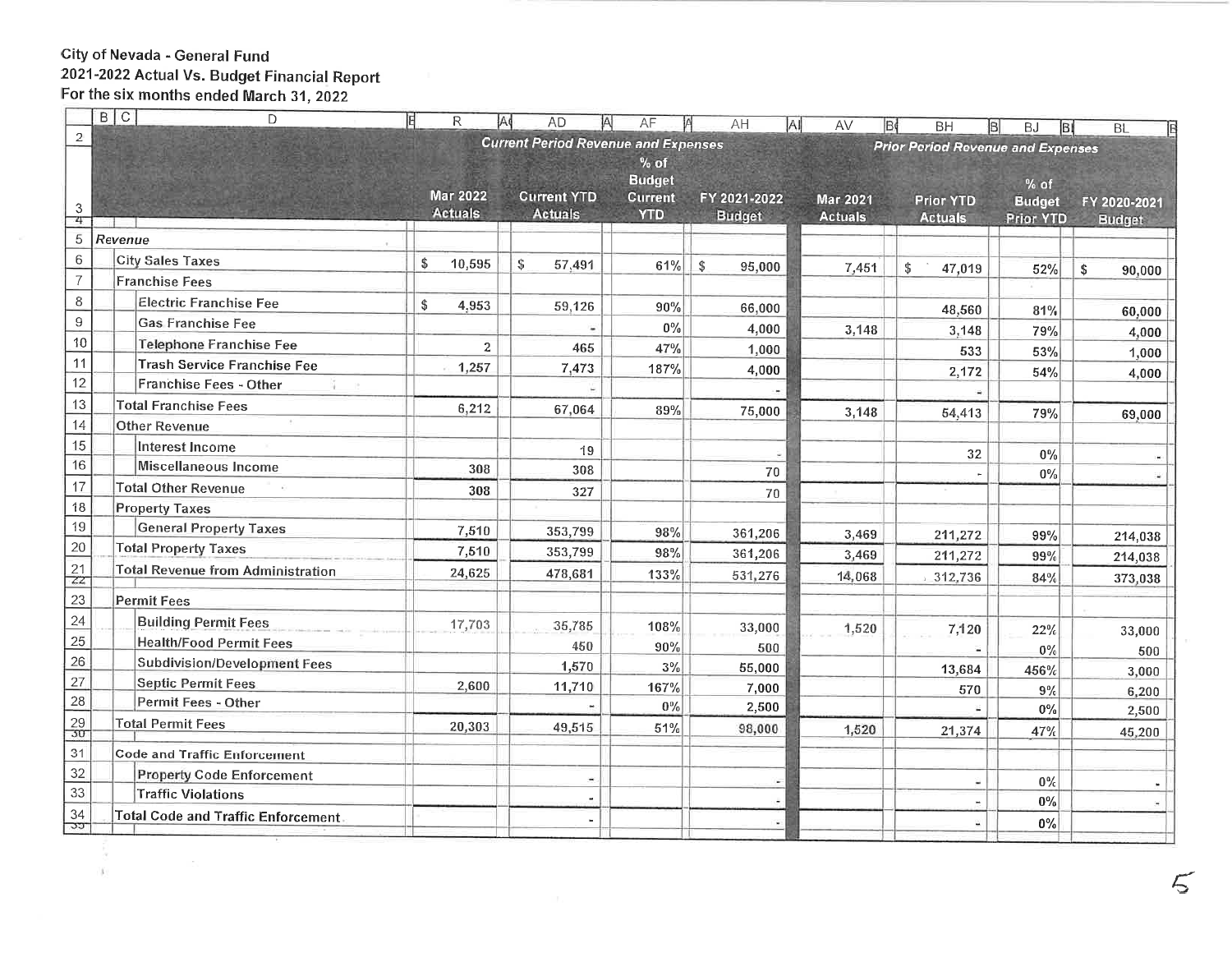#### City of Nevada - General Fund 2021-2022 Actual Vs. Budget Financial Report<br>For the six months ended March 31, 2022  $\Box$

|                                                                                                          | B C             | D                                         | E<br>R                            | Α<br><b>AD</b><br>A | AF<br>Α       | AH            | ΑI<br>AV<br>B   | <b>BH</b>        | B<br>$\overline{BJ}$<br>BI | BL<br>E       |  |  |
|----------------------------------------------------------------------------------------------------------|-----------------|-------------------------------------------|-----------------------------------|---------------------|---------------|---------------|-----------------|------------------|----------------------------|---------------|--|--|
| $\overline{2}$<br><b>Current Period Revenue and Expenses</b><br><b>Prior Period Revenue and Expenses</b> |                 |                                           |                                   |                     |               |               |                 |                  |                            |               |  |  |
|                                                                                                          |                 |                                           |                                   |                     | $%$ of        |               |                 |                  |                            |               |  |  |
|                                                                                                          |                 |                                           |                                   |                     | <b>Budget</b> |               |                 |                  | % of                       |               |  |  |
| 3                                                                                                        |                 |                                           | <b>Mar 2022</b><br><b>Actuals</b> | <b>Current YTD</b>  | Current       | FY 2021-2022  | <b>Mar 2021</b> | <b>Prior YTD</b> | <b>Budget</b>              | FY 2020-2021  |  |  |
| 36                                                                                                       |                 | Total Revenue from City Services          |                                   | <b>Actuals</b>      | <b>YTD</b>    | <b>Budget</b> | <b>Actuals</b>  | <b>Actuals</b>   | <b>Prior YTD</b>           | <b>Budget</b> |  |  |
| 37                                                                                                       |                 |                                           | 20,303                            | 49,515              | 51%           | 98,000        | 1,520           | 21,374           | $0\%$                      | 45,200        |  |  |
| 38                                                                                                       |                 | <b>Total Revenue</b>                      |                                   |                     |               |               |                 |                  |                            |               |  |  |
| 39                                                                                                       |                 |                                           | 44,928                            | 528,195             | 84%           | 629,276       | 15,588          | 334,110          | 80%                        | 418,238       |  |  |
| 40                                                                                                       | <b>Expenses</b> |                                           |                                   |                     |               |               |                 |                  |                            |               |  |  |
| 41                                                                                                       |                 | <b>City Adminstration Expenses</b>        |                                   |                     |               |               |                 |                  |                            |               |  |  |
| 42                                                                                                       |                 | <b>City Council Expenses</b>              |                                   |                     |               |               |                 |                  |                            |               |  |  |
| 43                                                                                                       |                 | <b>Consultant Fees</b>                    |                                   |                     |               |               |                 |                  |                            |               |  |  |
| 44                                                                                                       |                 | <b>Council Meeting Supplies</b>           | 21                                | 21                  |               |               |                 |                  |                            |               |  |  |
| 45                                                                                                       |                 | Dues and Memberships                      |                                   | 39                  | 7%            | 600           | 394             | 394              | 66%                        |               |  |  |
| 46                                                                                                       |                 | <b>Election Fees and Supplies</b>         | 2,475                             | 2,475               | 99%           | 2,500         |                 | 1,500            | 25%                        | 600<br>6,000  |  |  |
| 47                                                                                                       |                 | <b>Legal Services</b>                     |                                   |                     |               |               |                 |                  |                            |               |  |  |
| 48                                                                                                       |                 | <b>Training/Seminars</b>                  |                                   |                     |               |               |                 |                  |                            |               |  |  |
| 49<br>JŨ                                                                                                 |                 | <b>Total City Council Expenses</b>        | 2,496                             | 2,535               | 82%           | 3,100         | 394             | 1,894            | 29%                        | 6,600         |  |  |
| 51                                                                                                       |                 | <b>City Government Expenses</b>           |                                   |                     |               |               |                 |                  |                            |               |  |  |
| 52                                                                                                       |                 | <b>Accounting Services</b>                |                                   |                     |               |               |                 |                  |                            |               |  |  |
| 53                                                                                                       |                 | <b>Advertising &amp; Notices</b>          | 3,849                             | 12,586              | 63%           | 20,000        | 4,000           | 4,275            |                            |               |  |  |
| 54                                                                                                       |                 | <b>Animal Control</b>                     |                                   |                     |               |               |                 |                  | $0\%$                      | 500           |  |  |
| 55                                                                                                       |                 | Bond(s)                                   |                                   | 1,562               | $0\%$         | 4,000         |                 |                  | $0\%$                      | 4,000         |  |  |
| 56                                                                                                       |                 |                                           |                                   |                     |               |               |                 |                  |                            |               |  |  |
| 57                                                                                                       |                 | <b>Central Appraisal Dist budget</b>      |                                   | 1,275               | 80%           | 1,600         |                 | 1,455            | 97%                        | 1,500         |  |  |
| 58                                                                                                       |                 | <b>City Property Maintenance</b>          | 370                               | 1,295               | 17%           | 7,500         | 555             | 4,995            | 100%                       | 5,000         |  |  |
| 59                                                                                                       |                 | Contingency<br><b>Contracted Services</b> |                                   |                     | $0\%$         | 1,225         |                 |                  | $0\%$                      | 1,225         |  |  |
| 60                                                                                                       |                 |                                           |                                   | 2,750               | 138%          | 2,000         |                 |                  | $0\%$                      | 2,000         |  |  |
| 61                                                                                                       |                 | <b>Dues and Subscriptions</b>             |                                   |                     |               |               |                 |                  | $0\%$                      | 3,000         |  |  |
|                                                                                                          |                 | Electricty                                | 862                               | 5,319               | 53%           | 10,000        |                 | 4,360            | 44%                        | 10,000        |  |  |
| 62                                                                                                       |                 | <b>Equipment and Furniture</b>            |                                   | 1,164               | 155%          | 750           | $71\,$          | 501              | 67%                        | 750           |  |  |
| 63                                                                                                       |                 | <b>Financial Audit</b>                    | 6,950                             | 18,840              | 126%          | 15,000        |                 | 1,607            | 21%                        | 7,500         |  |  |
| 64                                                                                                       |                 | Insurance                                 |                                   | 2,100               | 84%           | 2,500         |                 |                  | $0\%$                      | 3,500         |  |  |
| 65                                                                                                       |                 | Internet                                  |                                   | 384                 |               |               | 1,462           | 2,073            | 259%                       | 800           |  |  |
| 66                                                                                                       |                 | <b>Legal Fees</b>                         |                                   | 17,300              | 48%           | 36,000        | 4,688           | 26,125           | 87%                        | 30,000        |  |  |

 $\sqrt{2}$ 

 $\tilde{\mathcal{N}}$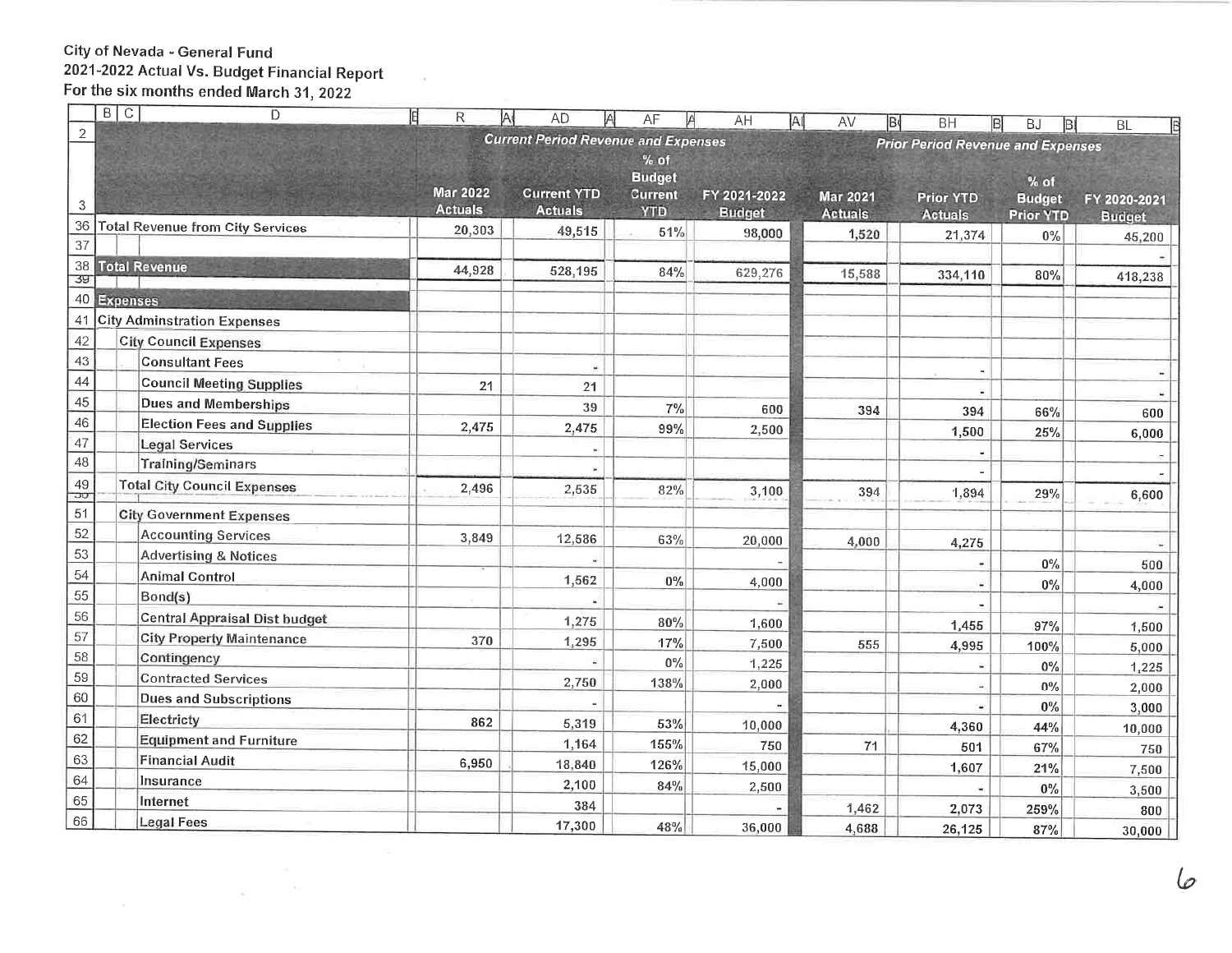# City of Nevada - General Fund<br>2021-2022 Actual Vs. Budget Financial Report<br>For the six months ended March 31, 2022

 $\mathbf{R}^{\mathrm{max}}$  and  $\mathbf{R}^{\mathrm{max}}$ 

|                           | B[C]<br>D<br>E                        | R<br>IA                           | <b>AD</b>                                                                              | AF                           | AH<br>Al      | AV<br>lв        | BH<br> B         | <b>BJ</b><br>B(  | <b>BL</b>         |  |
|---------------------------|---------------------------------------|-----------------------------------|----------------------------------------------------------------------------------------|------------------------------|---------------|-----------------|------------------|------------------|-------------------|--|
| $\overline{\mathbf{c}}$   |                                       |                                   | <b>Current Period Revenue and Expenses</b><br><b>Prior Period Revenue and Expenses</b> |                              |               |                 |                  |                  |                   |  |
|                           |                                       |                                   |                                                                                        | $%$ of                       |               |                 |                  |                  |                   |  |
|                           |                                       |                                   |                                                                                        | <b>Budget</b>                |               |                 |                  | $%$ of           |                   |  |
| $\ensuremath{\mathsf{3}}$ |                                       | <b>Mar 2022</b><br><b>Actuals</b> | <b>Current YTD</b><br><b>Actuals</b>                                                   | <b>Current</b><br><b>YTD</b> | FY 2021-2022  | <b>Mar 2021</b> | <b>Prior YTD</b> | <b>Budget</b>    | FY 2020-2021      |  |
| 67                        | <b>Legal Notices</b>                  |                                   | 804                                                                                    | 46%                          | <b>Budget</b> | <b>Actuals</b>  | <b>Actuals</b>   | <b>Prior YTD</b> | <b>Budget</b>     |  |
| 68                        | <b>Miscellaneous Expense</b>          |                                   | 110                                                                                    |                              | 1,750         |                 | 1,493            | 149%             | 1,000             |  |
| 69                        | <b>Mileage</b>                        |                                   |                                                                                        |                              |               |                 |                  |                  |                   |  |
| 70                        | <b>NSF Return Check</b>               |                                   |                                                                                        | $0\%$                        |               |                 |                  |                  |                   |  |
| 71                        | <b>Office Supplies</b>                | 220                               | 1,071                                                                                  | 107%                         | 100           |                 |                  |                  |                   |  |
| 72                        | Postage                               | 18                                | 108                                                                                    | 43%                          | 1,000         | 565             | 1,282            | 85%              | 1,500             |  |
| 73                        | <b>Property Tax Collection Fees</b>   |                                   | 614                                                                                    | 61%                          | 250           | 68              | 229              | 46%              | 500               |  |
| 74                        | <b>Software/Cloud Services</b>        | 37                                | 2,037                                                                                  |                              | 1,000         |                 | 555              | 37%              | 1,500             |  |
| 75                        | <b>Technical/Legal Books</b>          |                                   |                                                                                        | 41%<br>$0\%$                 | 5,000         | 37              | 3,967            | 79%              | 5,000             |  |
| 76                        | Telephone                             | 81                                | 775                                                                                    | 52%                          | 750           |                 |                  | $0\%$            | 1,500             |  |
| 77                        | Training/Seminars                     |                                   |                                                                                        |                              | 1,500         | 120             | 743              | 37%              | 2,000             |  |
| 78                        | <b>Travel &amp; Lodging Expenses</b>  |                                   |                                                                                        | $0\%$                        | 1,000         |                 |                  |                  |                   |  |
| 79                        | Water                                 |                                   | 161                                                                                    | 46%                          |               |                 |                  |                  |                   |  |
| 80                        | Website                               |                                   |                                                                                        |                              | 350           | 64              | 222              | 64%              | 350               |  |
| 81                        | <b>Total City Government Expenses</b> | 12,386                            | 70,255                                                                                 | 62%                          |               |                 |                  | $0\%$            | 500               |  |
| $\sigma$ z                |                                       |                                   |                                                                                        |                              | 113,275       | 11,629          | 53,883           | 64%              | 83,625            |  |
| 83                        | <b>Payroll Expenses</b>               |                                   |                                                                                        |                              |               |                 |                  |                  |                   |  |
| 84                        | <b>Salaries</b>                       | 8,216                             | 44,978                                                                                 | 47%                          | 95,760        | 8,058           | 52,333           | 55%              | 95,760            |  |
| 85                        | <b>Payroll Taxes</b>                  | 616                               | 3,294                                                                                  | 41%                          | 8,000         | 598             | 3,883            | 49%              | 8,000             |  |
| 86                        | <b>Unemployment Taxes</b>             | (412)                             | (131)                                                                                  | $-16%$                       | 800           | 35              | 324              | 41%              | 800               |  |
| 87                        | <b>Employee Health Insurance</b>      | 582                               | 7,129                                                                                  | 46%                          | 15,600        | 706             | 4,098            | 20%              | 20,000            |  |
| 88                        | <b>Payroll Processing Fees</b>        |                                   | 550                                                                                    | $37\%$                       | 1,500         | 115             | 892              | 89%              | 1,000             |  |
| 89<br>তত                  | <b>Total Payroll Expenses</b>         | 9,002                             | 55,819                                                                                 | 46%                          | 121,660       | 9,512           | 61,530           | 49%              | 125,560           |  |
| 91                        | <b>Public Safety</b>                  |                                   |                                                                                        |                              |               |                 |                  |                  |                   |  |
| 92                        | <b>Ambulance Service</b>              |                                   | 2,709                                                                                  | 15%                          | 18,000        |                 |                  | $0\%$            | 12,000            |  |
| 93                        | <b>Fire Department Service</b>        |                                   | 32,000                                                                                 | 100%                         | 32,000        |                 | 30,000           | 100%             |                   |  |
| 94                        | <b>Police Services</b>                |                                   |                                                                                        |                              |               |                 | 37,500           | 25%              | 30,000<br>150,000 |  |
| 95                        | <b>Total Public Safety</b>            | $\blacksquare$                    | 34,709                                                                                 | 69%                          | 50,000        |                 | 67,500           | 35%              |                   |  |
| 90                        |                                       |                                   |                                                                                        |                              |               |                 |                  |                  | 192,000           |  |
| 97                        | <b>Streets and Roads</b>              |                                   |                                                                                        |                              |               |                 |                  |                  |                   |  |
| 98                        | Ditch and culvert upkeep              |                                   |                                                                                        | $0\%$                        | 2,500         |                 |                  | $0\%$            | 5,000             |  |

 $\sim$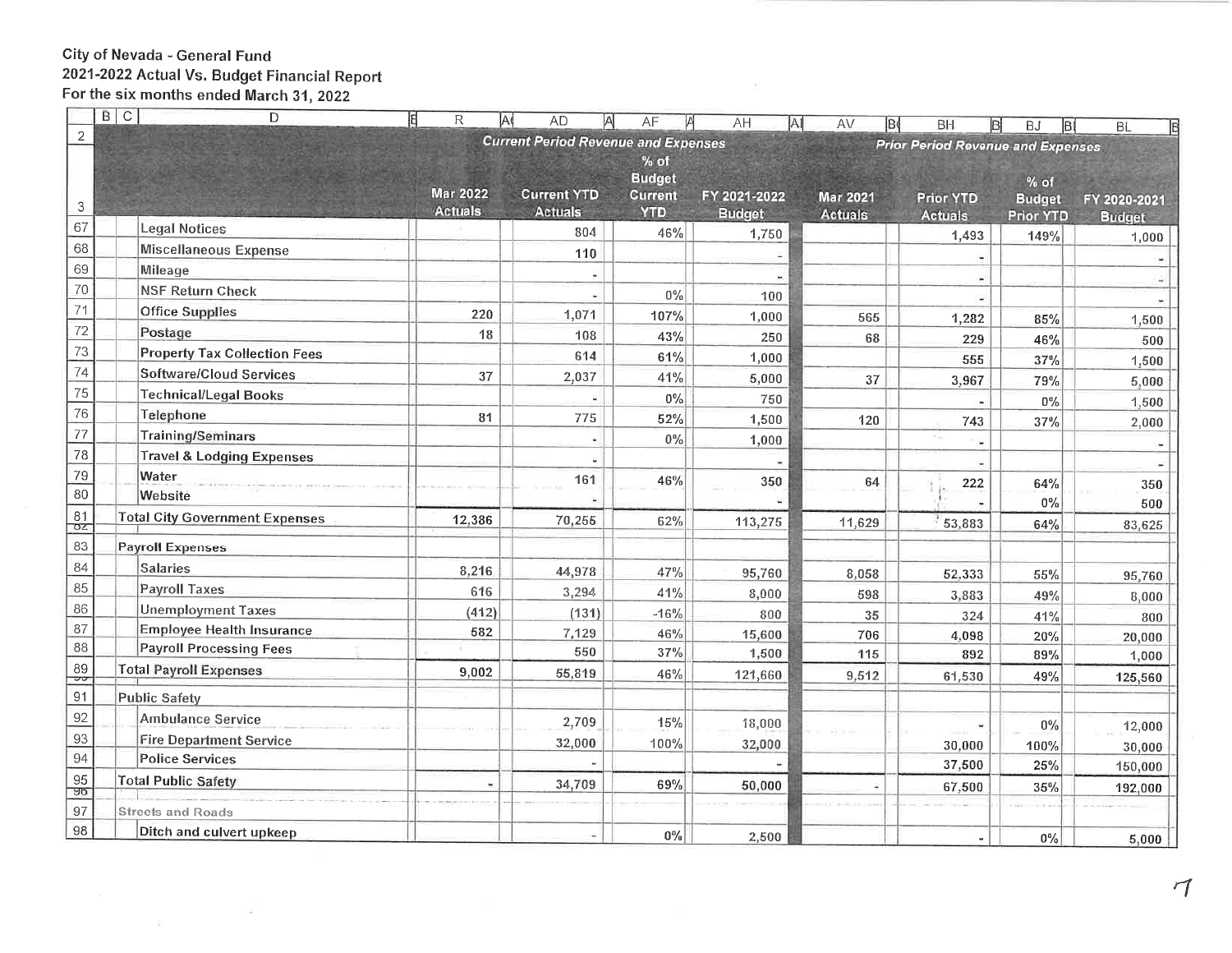## City of Nevada - General Fund 2021-2022 Actual Vs. Budget Financial Report<br>For the six months ended March 31, 2022

| D                                         | 旧<br>R                                                                                                                                                                                                                                                                                                                                                                                                          |                                                                                     |                                                                                                     |                                                                                                                           |                                                                                                           |                                              |                                                                         |                                                                                                                                                                          |
|-------------------------------------------|-----------------------------------------------------------------------------------------------------------------------------------------------------------------------------------------------------------------------------------------------------------------------------------------------------------------------------------------------------------------------------------------------------------------|-------------------------------------------------------------------------------------|-----------------------------------------------------------------------------------------------------|---------------------------------------------------------------------------------------------------------------------------|-----------------------------------------------------------------------------------------------------------|----------------------------------------------|-------------------------------------------------------------------------|--------------------------------------------------------------------------------------------------------------------------------------------------------------------------|
|                                           |                                                                                                                                                                                                                                                                                                                                                                                                                 |                                                                                     |                                                                                                     |                                                                                                                           |                                                                                                           |                                              |                                                                         | <b>BL</b>                                                                                                                                                                |
|                                           |                                                                                                                                                                                                                                                                                                                                                                                                                 |                                                                                     |                                                                                                     |                                                                                                                           |                                                                                                           |                                              |                                                                         |                                                                                                                                                                          |
|                                           |                                                                                                                                                                                                                                                                                                                                                                                                                 |                                                                                     | <b>Budget</b>                                                                                       |                                                                                                                           |                                                                                                           |                                              |                                                                         |                                                                                                                                                                          |
|                                           |                                                                                                                                                                                                                                                                                                                                                                                                                 | <b>Current YTD</b>                                                                  | <b>Current</b>                                                                                      | FY 2021-2022                                                                                                              | <b>Mar 2021</b>                                                                                           | <b>Prior YTD</b>                             |                                                                         | FY 2020-2021                                                                                                                                                             |
|                                           |                                                                                                                                                                                                                                                                                                                                                                                                                 |                                                                                     |                                                                                                     | <b>Budget</b>                                                                                                             | <b>Actuals</b>                                                                                            | <b>Actuals</b>                               | <b>Prior YTD</b>                                                        | <b>Budget</b>                                                                                                                                                            |
|                                           |                                                                                                                                                                                                                                                                                                                                                                                                                 |                                                                                     | $0\%$                                                                                               | 2,000                                                                                                                     |                                                                                                           |                                              | $-$ %                                                                   | 4,000                                                                                                                                                                    |
|                                           |                                                                                                                                                                                                                                                                                                                                                                                                                 | 8,950                                                                               | 4%                                                                                                  | 226,291                                                                                                                   |                                                                                                           | 44,770                                       | 40%                                                                     | 60,000                                                                                                                                                                   |
|                                           |                                                                                                                                                                                                                                                                                                                                                                                                                 |                                                                                     |                                                                                                     |                                                                                                                           |                                                                                                           |                                              | $0\%$                                                                   | 12,500                                                                                                                                                                   |
|                                           |                                                                                                                                                                                                                                                                                                                                                                                                                 | 8,950                                                                               | 4%                                                                                                  | 230,791                                                                                                                   |                                                                                                           |                                              |                                                                         | 81,500                                                                                                                                                                   |
| Inspections and P&D Expenses              |                                                                                                                                                                                                                                                                                                                                                                                                                 |                                                                                     |                                                                                                     |                                                                                                                           |                                                                                                           |                                              |                                                                         |                                                                                                                                                                          |
| <b>Buidling Inspections</b>               |                                                                                                                                                                                                                                                                                                                                                                                                                 |                                                                                     |                                                                                                     |                                                                                                                           |                                                                                                           |                                              |                                                                         |                                                                                                                                                                          |
| <b>Septic Inspections</b>                 |                                                                                                                                                                                                                                                                                                                                                                                                                 |                                                                                     |                                                                                                     |                                                                                                                           |                                                                                                           |                                              |                                                                         | 10,000                                                                                                                                                                   |
| <b>Health/Food Inspections</b>            |                                                                                                                                                                                                                                                                                                                                                                                                                 |                                                                                     |                                                                                                     |                                                                                                                           |                                                                                                           |                                              |                                                                         |                                                                                                                                                                          |
| <b>Planning and Development</b>           |                                                                                                                                                                                                                                                                                                                                                                                                                 |                                                                                     |                                                                                                     |                                                                                                                           |                                                                                                           |                                              |                                                                         | 2,000                                                                                                                                                                    |
| <b>Engineering Fees</b>                   |                                                                                                                                                                                                                                                                                                                                                                                                                 |                                                                                     |                                                                                                     |                                                                                                                           |                                                                                                           |                                              |                                                                         | 20,000                                                                                                                                                                   |
|                                           |                                                                                                                                                                                                                                                                                                                                                                                                                 |                                                                                     |                                                                                                     |                                                                                                                           |                                                                                                           |                                              |                                                                         | 25,000                                                                                                                                                                   |
| <b>Total Inspections/P&amp;D Expenses</b> | 11,456                                                                                                                                                                                                                                                                                                                                                                                                          |                                                                                     |                                                                                                     |                                                                                                                           |                                                                                                           |                                              |                                                                         | 5,000                                                                                                                                                                    |
|                                           |                                                                                                                                                                                                                                                                                                                                                                                                                 |                                                                                     |                                                                                                     |                                                                                                                           |                                                                                                           |                                              |                                                                         | 62,000                                                                                                                                                                   |
|                                           |                                                                                                                                                                                                                                                                                                                                                                                                                 |                                                                                     |                                                                                                     |                                                                                                                           |                                                                                                           |                                              |                                                                         |                                                                                                                                                                          |
|                                           |                                                                                                                                                                                                                                                                                                                                                                                                                 |                                                                                     |                                                                                                     | 2,000                                                                                                                     |                                                                                                           |                                              | 0%                                                                      | 3,000                                                                                                                                                                    |
|                                           |                                                                                                                                                                                                                                                                                                                                                                                                                 | 211                                                                                 | $8\%$                                                                                               | 2,500                                                                                                                     | 317                                                                                                       | 317                                          | 13%                                                                     | 2,500                                                                                                                                                                    |
|                                           |                                                                                                                                                                                                                                                                                                                                                                                                                 |                                                                                     | $0\%$                                                                                               | 1,000                                                                                                                     |                                                                                                           |                                              | $0\%$                                                                   | 3,000                                                                                                                                                                    |
|                                           |                                                                                                                                                                                                                                                                                                                                                                                                                 |                                                                                     | $0\%$                                                                                               | 1,000                                                                                                                     |                                                                                                           |                                              |                                                                         | 1,000                                                                                                                                                                    |
|                                           |                                                                                                                                                                                                                                                                                                                                                                                                                 |                                                                                     | $0\%$                                                                                               | 3,000                                                                                                                     |                                                                                                           | 897                                          |                                                                         | 3,000                                                                                                                                                                    |
|                                           |                                                                                                                                                                                                                                                                                                                                                                                                                 | ۰                                                                                   | $0\%$                                                                                               | 8,000                                                                                                                     |                                                                                                           |                                              |                                                                         | 8,000                                                                                                                                                                    |
|                                           |                                                                                                                                                                                                                                                                                                                                                                                                                 |                                                                                     |                                                                                                     |                                                                                                                           |                                                                                                           |                                              |                                                                         | 515                                                                                                                                                                      |
|                                           | ۷                                                                                                                                                                                                                                                                                                                                                                                                               | 211                                                                                 | 1%                                                                                                  | 17,500                                                                                                                    | 317                                                                                                       | 1,213                                        | $6\%$                                                                   | 21,015                                                                                                                                                                   |
|                                           | 35,340                                                                                                                                                                                                                                                                                                                                                                                                          | 287,346                                                                             | 46%                                                                                                 | 629,276                                                                                                                   | 43,434                                                                                                    | 274,906                                      | 48%                                                                     | 572,300                                                                                                                                                                  |
|                                           |                                                                                                                                                                                                                                                                                                                                                                                                                 |                                                                                     |                                                                                                     |                                                                                                                           |                                                                                                           |                                              |                                                                         |                                                                                                                                                                          |
|                                           | $D$   U<br>Signs<br><b>Street Repairs</b><br>Trim bushes/trees<br><b>Total Streets and Roads</b><br>Other Inspections<br>Municipal Court & Code Enforcement<br>Clean up of Properties<br>Code Enforcement - Other<br>Judge Fees<br><b>Contract Fees</b><br>Deputy/Police Services<br><b>City Attorney Fees</b><br>Mileage Reimbursement<br><b>Total Municipal Court Code Enf Exp</b><br>123 Total City Expenses | <b>Mar 2022</b><br><b>Actuals</b><br>4,446<br>1,800<br>300<br>2,480<br>1,895<br>535 | IA<br><b>AD</b><br><b>Actuals</b><br>30,266<br>3,800<br>1,650<br>50,674<br>27,941<br>535<br>114,866 | A<br>AF<br>$%$ of<br><b>YTD</b><br>135%<br>367%<br>169%<br>93%<br>5%<br>124%<br>$0\%$<br>125 Surplus / (Deficit)<br>9,589 | AH<br><b>Current Period Revenue and Expenses</b><br>22,500<br>450<br>30,000<br>30,000<br>10,000<br>92,950 | AI<br>AV<br>16,574<br>300<br>4,708<br>21,582 | lв<br><b>BH</b><br>44,770<br>18,934<br>300<br>19,824<br>5,057<br>44,116 | B<br><b>BJ</b><br> B <br><b>Prior Period Revenue and Expenses</b><br>% of<br><b>Budget</b><br>55%<br>189%<br>15%<br>0%<br>79%<br>101%<br>71%<br>$0\%$<br>30%<br>0%<br>0% |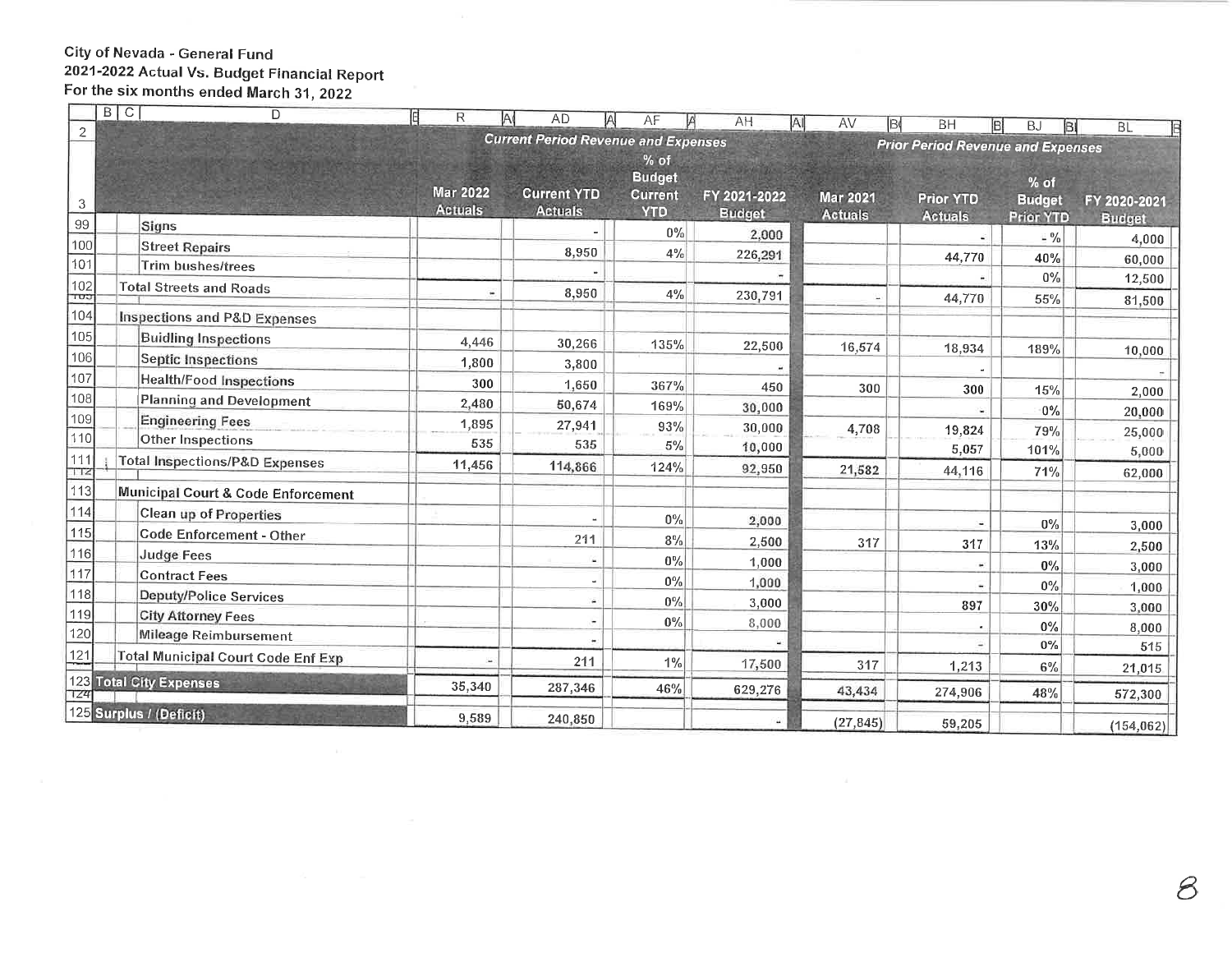#### **City of Nevada - Economic Development Corporation** 2021-2022 Actual vs. Budget Financial Report For the six months ended March 31, 2022

 $\mathcal{L}$ 

 $\mathcal{L}_{\mathcal{A}}$  .

 $\mathcal{N}^{\mathcal{N}}_{\mathbf{M}}$ 

|               | B | $\mathcal{C}$ | D                      | R                                 | <b>AD</b>                            | AF                                               | AH<br>IA.                                      | İAI<br>AV                         | <b>BH</b>                          | <b>BJ</b>                                 | <b>BL</b>                     |  |  |
|---------------|---|---------------|------------------------|-----------------------------------|--------------------------------------|--------------------------------------------------|------------------------------------------------|-----------------------------------|------------------------------------|-------------------------------------------|-------------------------------|--|--|
|               |   |               |                        |                                   |                                      | <b>Current Period Revenue &amp; Expenditures</b> | <b>Prior Period Revenue &amp; Expenditures</b> |                                   |                                    |                                           |                               |  |  |
| 3             |   |               |                        | <b>Mar 2022</b><br><b>Actuals</b> | <b>Current YTD</b><br><b>Actuals</b> | $%$ of<br><b>Budget</b><br><b>Current YTD</b>    | FY 2021-2022<br><b>Budget</b>                  | <b>Mar 2021</b><br><b>Actuals</b> | <b>Prior YTD</b><br><b>Actuals</b> | % of<br><b>Budget</b><br><b>Prior YTD</b> | FY 2020-2021<br><b>Budget</b> |  |  |
| 5<br>$\sigma$ |   | Revenue       |                        |                                   |                                      |                                                  |                                                |                                   |                                    |                                           |                               |  |  |
|               |   |               | City Sales Taxes       | \$<br>5,298                       | \$<br>28,746                         |                                                  | S                                              | \$<br>3,725                       | \$<br>23,508                       |                                           |                               |  |  |
| 8             |   |               | Other Revenue          |                                   |                                      |                                                  |                                                |                                   | ÷                                  |                                           |                               |  |  |
| 9             |   |               | Interest Income        |                                   |                                      |                                                  | $\sim$                                         |                                   | 11                                 |                                           |                               |  |  |
|               |   |               | 10 Total Revenue       | 5,298                             | 28,751                               |                                                  | $\tilde{\phantom{a}}$                          | 3,725                             | 23,520                             |                                           |                               |  |  |
| 11            |   | 12 Expenses   |                        |                                   |                                      |                                                  |                                                |                                   |                                    |                                           |                               |  |  |
| 13            |   |               |                        | $\frac{1}{2}$                     |                                      |                                                  | ٠                                              | ٠                                 | <b>100</b>                         |                                           |                               |  |  |
|               |   |               | 14 Surplus / (Deficit) | 5,298                             | 28,751                               |                                                  |                                                | 3,725                             | 23,520                             |                                           |                               |  |  |

 $\sim$ 

 $\mathcal{N}_{\mathbf{p}}$